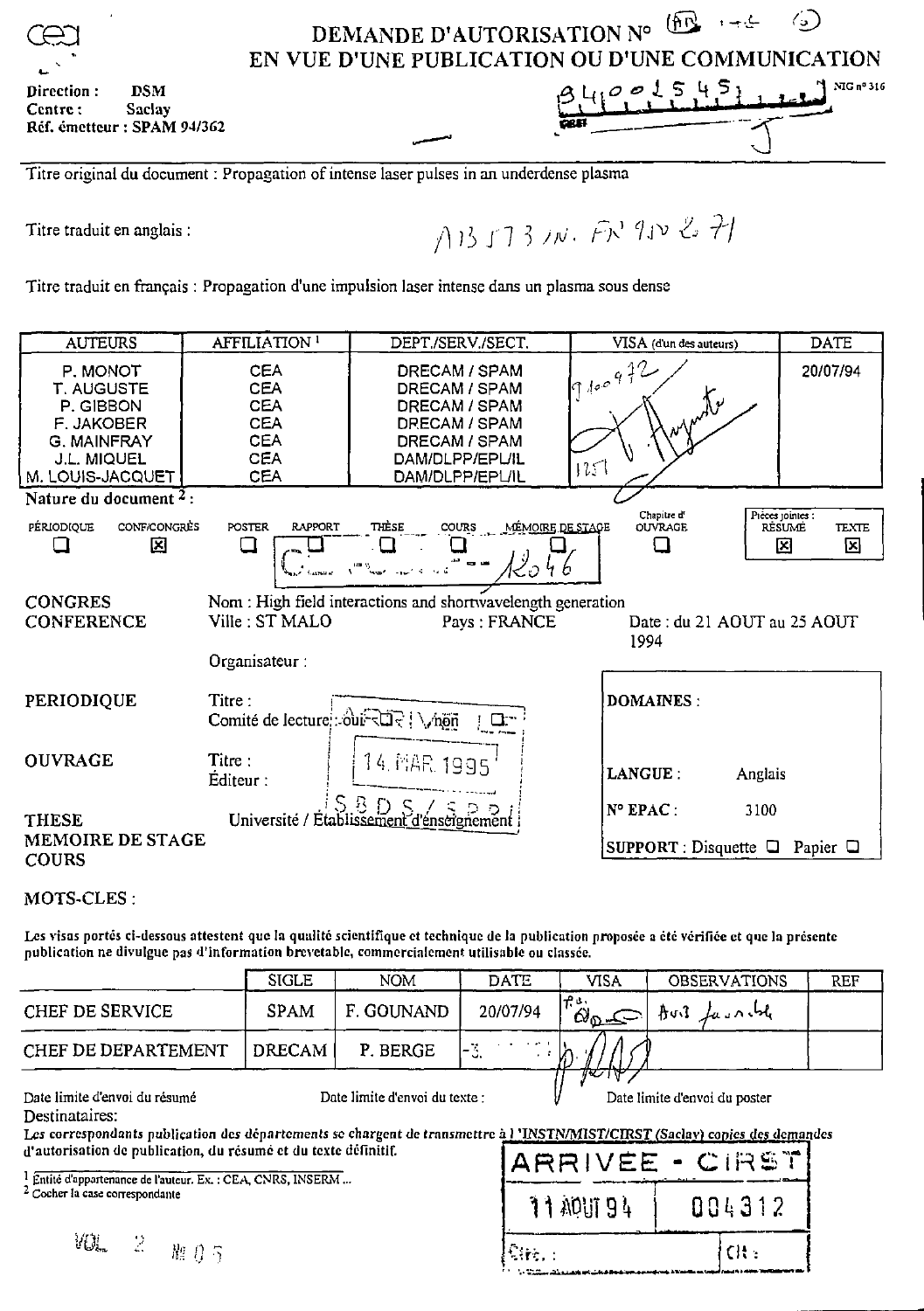## Propagation of intense laser pulses in an underdense plasma.

**P. Monot, T. Auguste, P.Gibbon, F. Jakober and G. Mainfray**

C.E.A. Saclay, Service des Photons, Atomes et Molécules, Bât 522, 91191 Gif-sur Yvette cédex, France.Tel: 33-1-69-08-91-49, Fax: 33-1-69-08-90-63. E-mail: monot@penduick.saclay.cea.fr.

**J. L. Miquel, M. Louis-Jacquet.**

C.E.A.-C.E.L-V., 94195 Villeneuve Saint-Georges cedex, France

The new generation of short duration lasers provides pulses in excess of the terawatt level, that can be focused up to 10<sup>18</sup> W/cm<sup>2</sup> [1]. For such an intensity, the quiver motion of a free electron becomes relativistic and numerous new physical effects are expected, such as harmonic generation [2], particle acceleration [3] and relativistic self-focusing [4,5]. :n order to observe these effects resulting from laser-electron interaction, a high electron density  $\langle \cdot \rangle_e$ ) is required. In fact, with regard to the small laser-electron interaction cross-section, a large number of electrons is needed for any significant field emission. Furthermore, using a high density, a collective response of electrons is driven that induces intense longitudinal fields required to accelerate particles. A significant change of the refractive index should also occur that will influence beam propagation if the electron density is large enough.

Relativistic self-focusing results from an increase of electron mass (m =  $\gamma m_0$ ) induced by the motion in the intense laser field. The refractive index *n* of the medium,  $n = \sqrt{1 - \frac{N_e}{\gamma N_c}}$ , has then a maximum on the beam axis and the effect is similar to the one produced by a

converging lens. Calculations show that a critical power is required in order to overcome classical diffraction (P<sub>C</sub> = 2×10<sup>10</sup> N<sub>C</sub>/<sub>Ne</sub>) [5-7]. We present here experimental study of propagation for laser powers close to this critical power.

The laser beam is focused into a vacuum chamber onto a 3-mm long, pulsed hydrogen jet (N<sub>e</sub> $\approx$ 10<sup>19</sup> cm<sup>-3</sup>). At the output of the chamber the laser beam is collimated onto a CCD camera. A pair of lenses image the perpendicular Thomson emission onto a second camera.

Far field patterns are shown in fig. 1 for a laser power of 0.5 TW, which is under the critical power required to self-focus (2 TW).



Fig. 1. Laser beam profile at the output of the experimental chamber. Solid line: beam profile without interaction. Dashed line: The beam is focused into the hydrogen gas jet. The beam radius is significantly reduced after propagation in hydrogen for laser power (0.5 TW) below the critical power required for relativistic self focusing (2 TW).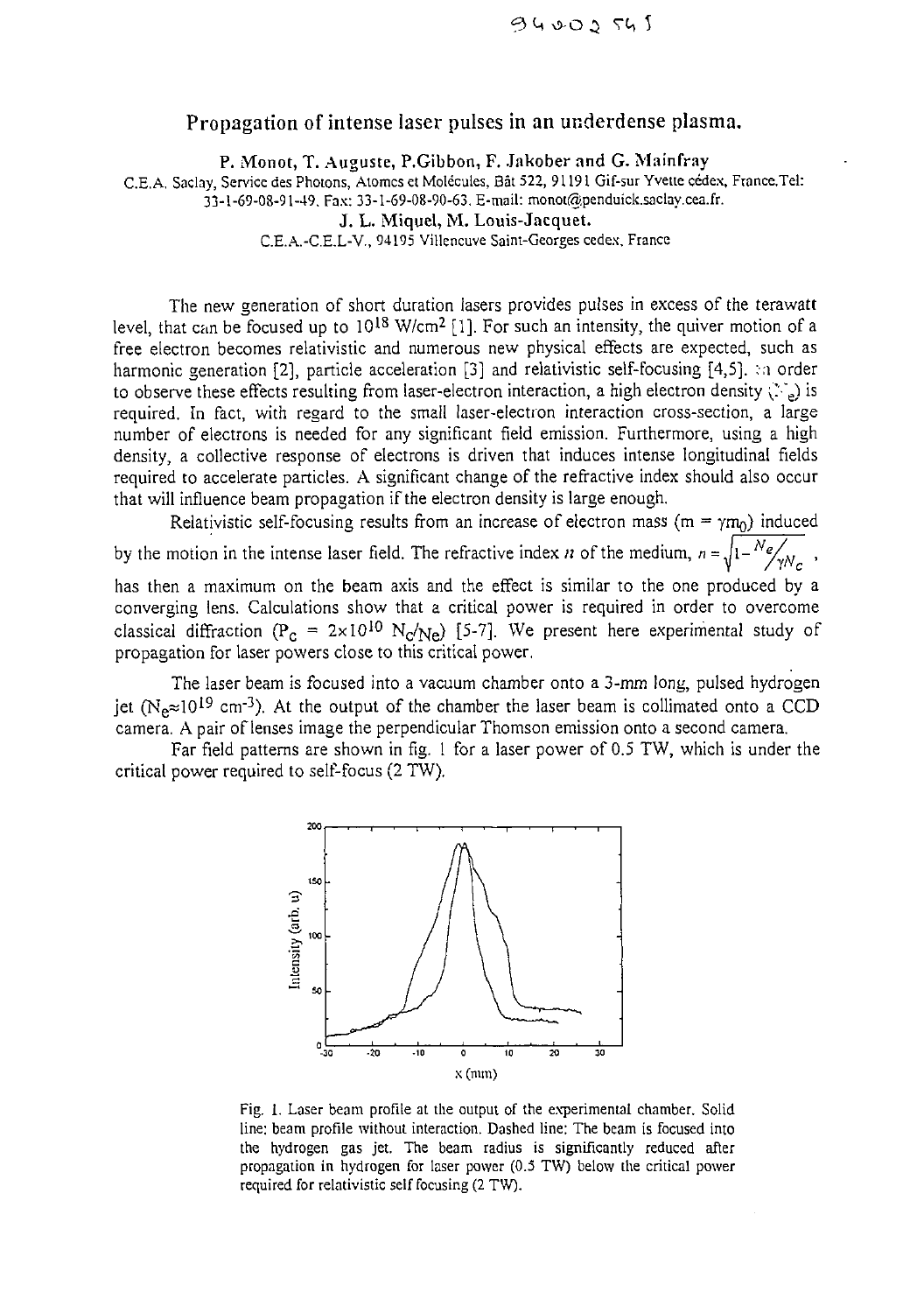The beam radius is reduced by a factor of three in the presence of hydrogen. This result shows clearly that even below the critical power required for self focusing a significant reduction of the output beam divergence is obtained.

Fig. 2 shows the evolution of the Thomson emission profile with the input laser power.



Fig. 2. Profile of the Thomson emission detected perpendicularly to the laser propagation direction. Solid line:  $P = 1.5 \times P_C$ . Dashed line:  $P = 0.1 \times$  $P_c$ . The beam is guided when the laser power exceed the critical power.

A large increase of the emitting length is visible for power above the critical power. This length is limited by the jet size and corresponds to five times the Rayleigh length. This guiding of the pulse is in good agreement with numerical simulations and other experiments [8].

In conclusion, we have shown that an underdense plasma is able to significantly reduce the divergence of an intense laser pulse. The propagation mode demonstrated is in good agreement with theoretical predictions of relativistic self focusing.

- [1]P. Maine, D. Strickland, P. Badot, m. Pessot and G. Mourou, IEEE J. Quantum Electron. QE-24, 398(1988)
- [2] E. Sarachik and G. Schappert, Phys. Rev. D 1, 2738(1970).
- [3] P. Sprangle, E. Esarey, A. Ting and G. Joyce, Appl. Phys. Lett. 53, 2146(1988).
- [4] C. Max, J. Arons and A. Langdon, Phys. Rev. Lett. 33, 209(1974).
- [5] A. Borisov, A. Borovsky, V. Korobkin, A. Prokhorov, C. Rhodes and 0. Shiryaev, Phys. Rev. Lett. 65, 1753(1990).
- [6] G-Z Sun, E. Ott, Y.C. Lee, and P. Guzdar, Phys. Fluids 30, 526(1987).
- [7] P. Sprangle, C. Tang and E. Esarey, IEEE PS-15, 145(1987).
- [8] R. W. Falcone, Int. Colloquium on X-ray Lasers, Schliersee Germany 1992, Inst. Phys. Conf. Ser. no. 125, section 4, p 213.